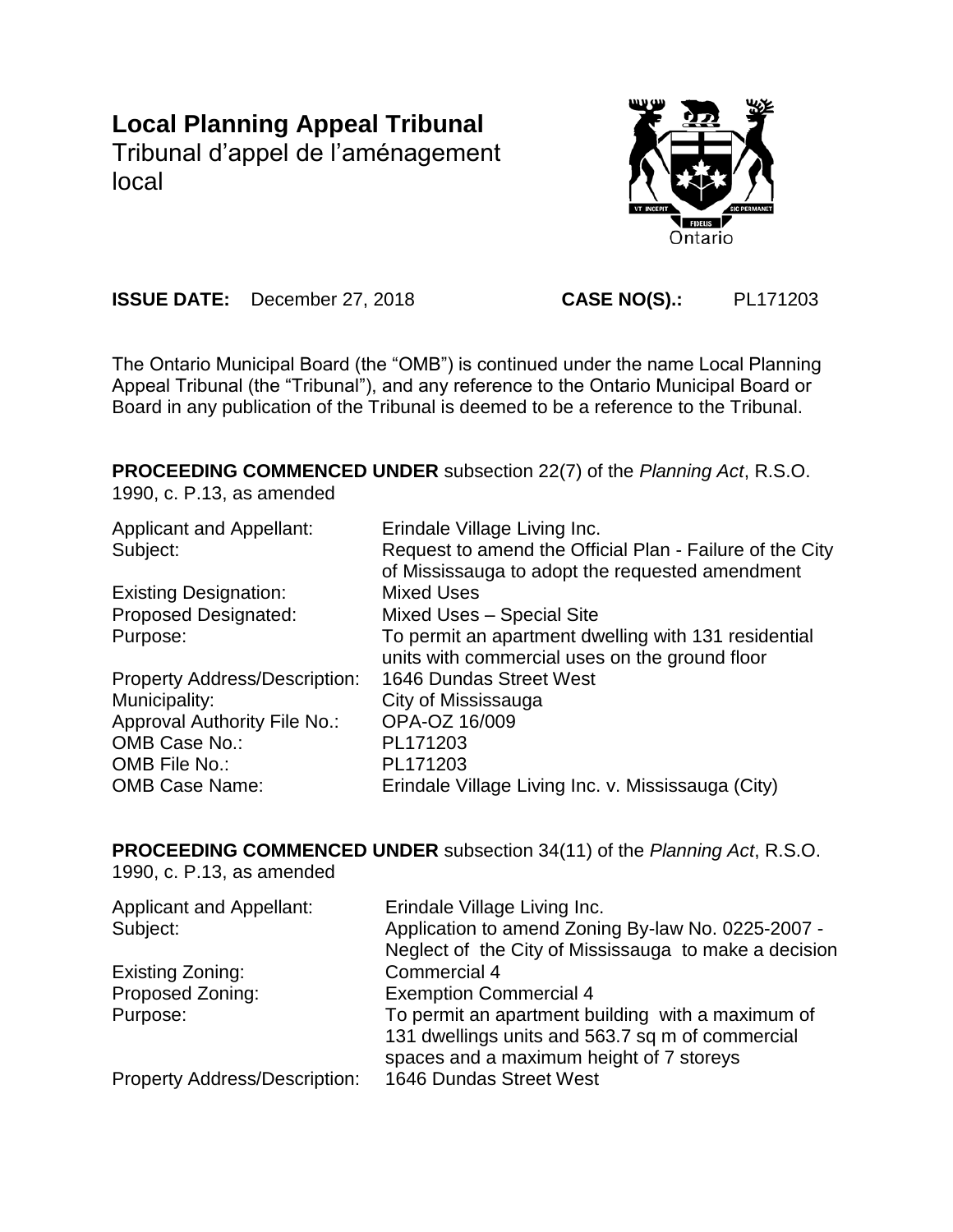| Municipality:<br>Municipality File No.:<br>OMB Case No.:<br>OMB File No.: | City of Mississauga<br>OZ 16/0097 W7<br>PL171203<br>PL171204 |
|---------------------------------------------------------------------------|--------------------------------------------------------------|
| Heard:                                                                    | August 24, 2018 by telephone conference call                 |
| <b>APPEARANCES:</b>                                                       |                                                              |
| <b>Parties</b>                                                            | <b>Counsel</b>                                               |
| Erindale Village Living Inc.                                              | <b>Aaron Platt</b>                                           |
| City of Mississauga                                                       | <b>Quinto Annibale and Mark Joblin</b>                       |
| <b>Regional Municipality of Peel</b>                                      | <b>Rachel Godley</b>                                         |

## **MEMORANDUM OF ORAL DECISION DELIVERED BY MARCIA VALIANTE ON AUGUST 24, 2018 AND ORDER OF THE TRIBUNAL**

## **INTRODUCTION**

[1] Erindale Village Living Inc. ("Applicant") applied to the City of Mississauga ("City") for approval of an official plan amendment and zoning by-law amendment to permit the development of an eight-storey mixed use building, comprised of 96 residential units and ground floor commercial uses, at 1646 Dundas Street West. The Applicant appealed the City's failure to make a decision on its application within the statutory period to the Ontario Municipal Board, now the Local Planning Appeal Tribunal ("Tribunal"), in November 2017.

[2] At the first pre-hearing conference ("PHC") in June 2018, the Tribunal granted Party status to the Regional Municipality of Peel and Participant status to the Erindale Village Association. The Tribunal also adjourned the PHC and scheduled a second PHC, to be heard by telephone conference call ("TCC"), to allow time for the City to retain outside counsel and for counsel to become familiar with the issues.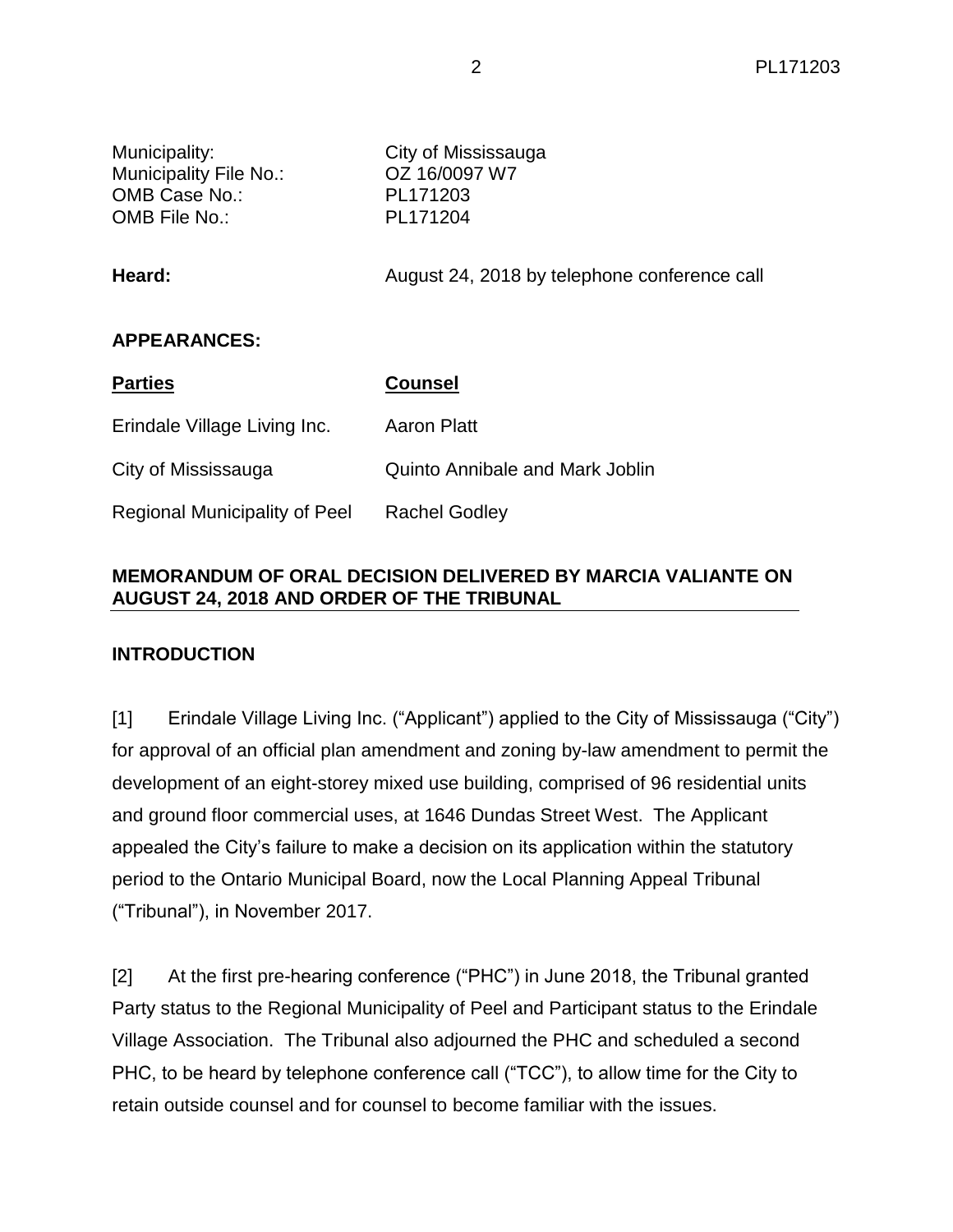[3] At the TCC held on August 24, 2018, the Parties agreed that the hearing should commence on September 16, 2019 and run for approximately 10 days. The Tribunal scheduled the hearing as set out below.

[4] The Parties also discussed a draft Procedural Order and Issues List. Save one issue, there was agreement among them regarding the content of these documents. The Applicant objected to one issue that had been included in the Issues List by the City. The Tribunal directed the Parties to discuss the matter and provide an agreed final Issues List or, if they were unable to agree on the final wording of the issues, to seek the direction of the Tribunal. On November 21, 2018, the Parties provided a final Issues List on consent of all.

## **ORDER**

- [5] The Tribunal orders:
	- a. The hearing shall commence at **10 a.m.** on **Monday, September 16, 2019** at:

## **Mississauga City Hall Municipal Hearing Room 300 City Centre Drive Mississauga, ON L5B 3C1**

- b. The hearing shall be conducted in accordance with the Procedural Order, Attachment 1 to this Order.
- [6] This Member is not seized.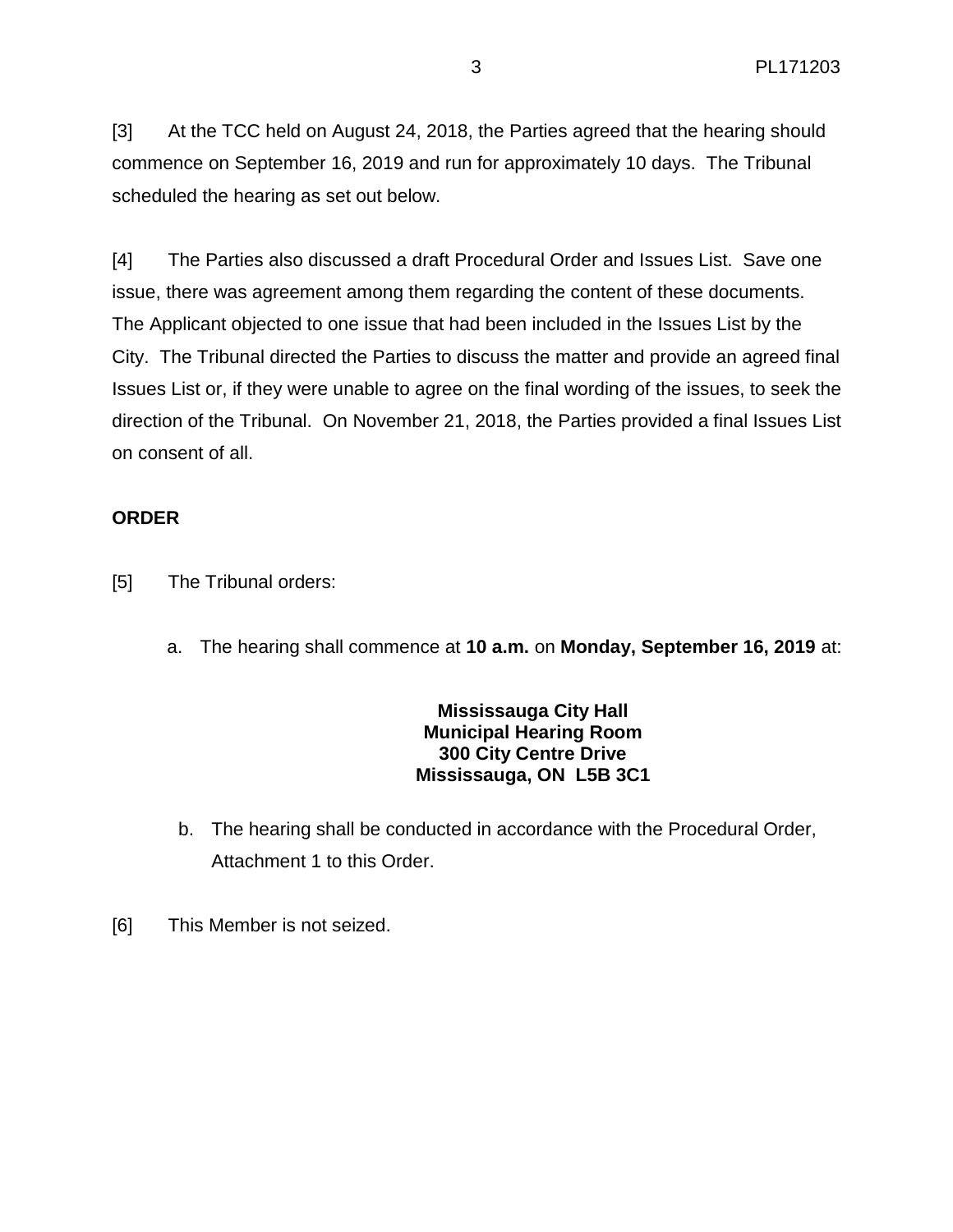*"Marcia Valiante"*

MARCIA VALIANTE MEMBER

If there is an attachment referred to in this document, please visit www.elto.gov.on.ca to view the attachment in PDF format.

## **Local Planning Appeal Tribunal**

A constituent tribunal of Environment and Land Tribunals Ontario Website: www.elto.gov.on.ca Telephone: 416-212-6349 Toll Free: 1-866-448-2248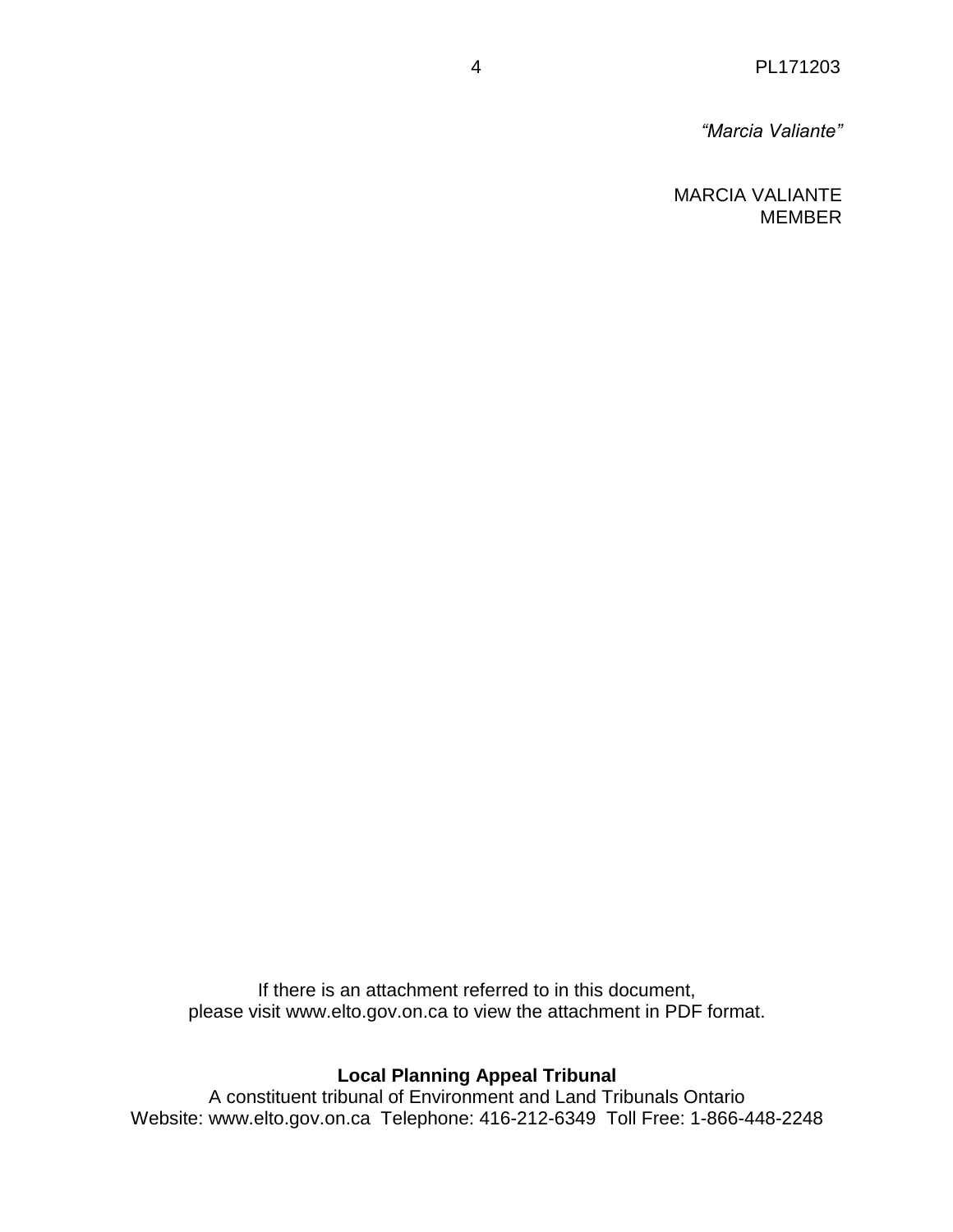# **ATTACHMENT 1**

# **LOCAL PLANNING APPEAL TRIBUNAL**

**PROCEEDING COMMENCED UNDER** subsection 22(7) of the *Planning Act*, R.S.O.

| 1990, c. P.13, as amended            |                                                     |
|--------------------------------------|-----------------------------------------------------|
| <b>Applicant and Appellant:</b>      | Erindale Village Living Inc.                        |
| Subject:                             | Request to amend the Official Plan - Failure of the |
|                                      | City of Mississauga to adopt the requested          |
|                                      | amendment                                           |
| <b>Existing Designation:</b>         | <b>Mixed Uses</b>                                   |
| <b>Proposed Designation:</b>         | <b>Mixed Uses - Special Site</b>                    |
| Purpose:                             | To permit an apartment dwelling with 131            |
|                                      | residential units with commercial uses on the       |
|                                      | ground floor                                        |
| <b>Property Address/Description:</b> | 1646 Dundas Street West                             |
| Municipality:                        | City of Mississauga                                 |
| Approval Authority File No.:         | OP-OZ 16/009                                        |
| LPAT Case No.:                       | PL171203                                            |
| <b>LPAT File No.:</b>                | PL171203                                            |
| <b>LPAT Case Name:</b>               | Erindale Living Inc. v. Mississauga (City)          |
|                                      |                                                     |

# **PROCEEDING COMMENCED UNDER** subsection 34(11) of the *Planning Act*, R.S.O.

| 1990, c. P.13, as amended            |                                                   |
|--------------------------------------|---------------------------------------------------|
| <b>Applicant and Appellant:</b>      | Erindale Village Living Inc.                      |
| Subject:                             | Application to amend Zoning By-law No. 0225-      |
|                                      | 2007 – Neglect of the City of Mississauga to make |
|                                      | a decision                                        |
| Existing Zoning:                     | Commercial 4                                      |
| Proposed Zoning:                     | <b>Exception Commercial 4</b>                     |
| Purpose:                             | To permit an apartment building with a maximum    |
|                                      | of 131 dwelling units and 563.7 sq m of           |
|                                      | commercial spaces and a maximum height of 7       |
|                                      | storeys                                           |
| <b>Property Address/Description:</b> | 1646 Dundas Street West                           |
| Municipality:                        | City of Mississauga                               |
| Municipal File No.:                  | OZ 16/0097 W7                                     |
| LPAT Case No.:                       | PL171203                                          |
| <b>LPAT File No.:</b>                | PL171204                                          |
|                                      |                                                   |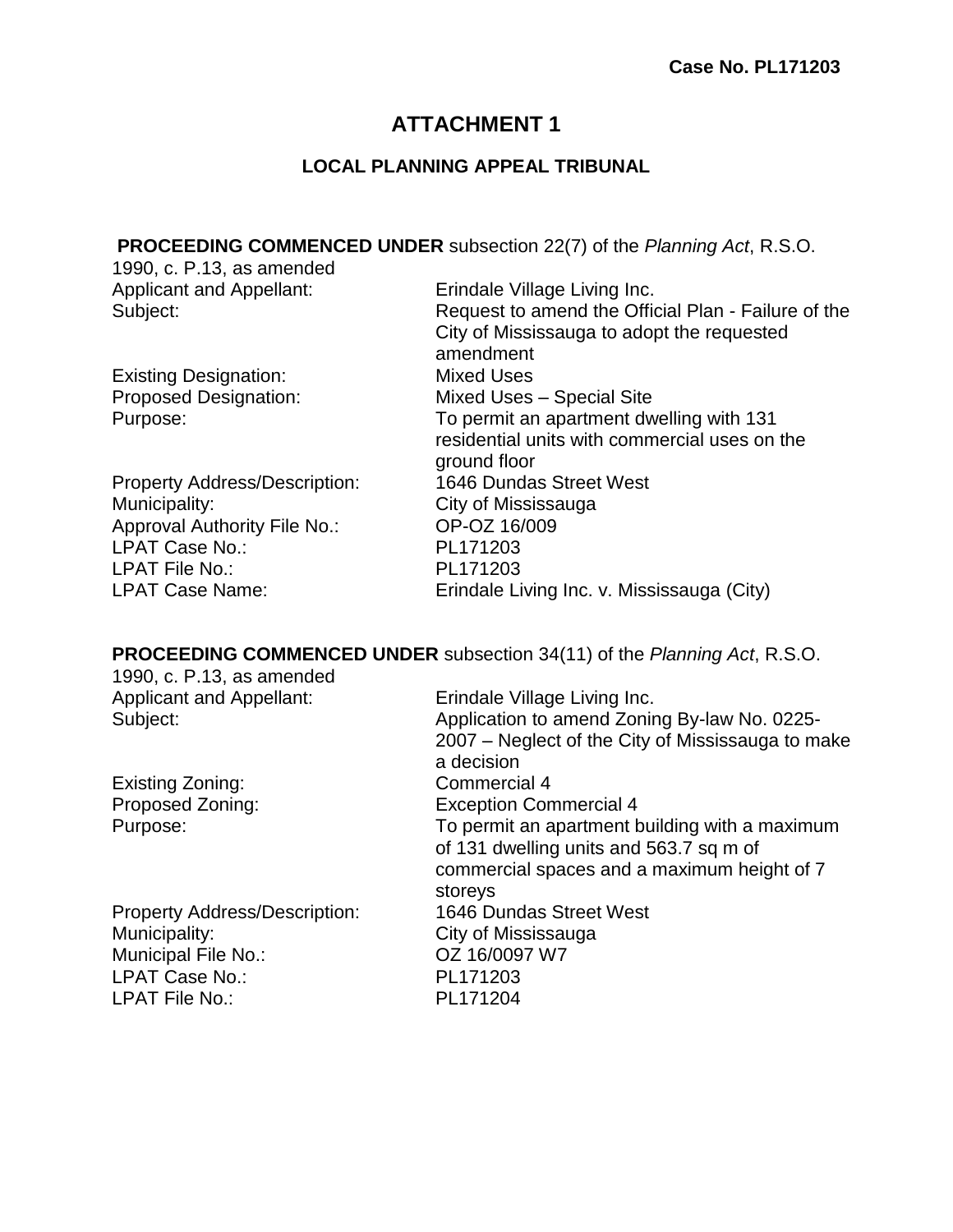## **PROCEDURAL ORDER**

The Tribunal may vary or add to these rules at any time, either on request or as it sees fit. It may alter this Order by an oral ruling, or by another written Order.

## **Organization of the Hearing**

- 1. The hearing will begin on **September 16, 2019** at 10:00 a.m. at **Mississauga City Hall, Municipal Hearing Room, 300 City Centre Drive, Mississauga**. No further notice shall be required.
- 2. The length of the hearing will be approximately **ten (10)** days.
- 3. The Parties and Participants (see **Attachment 1** for the meaning of these terms) identified at the pre-hearing conference are listed in **Attachment 2** to this Order. The order of evidence for the hearing is listed in **Attachment 3** to this Order.
- 4. The Issues for the hearing are set out in the Issues List attached as **Attachment 4** to this Order. With the exception of the elimination or reduction of issues, there will be no changes to this list unless the Tribunal permits, and a Party who asks for changes may have costs awarded against it.
- 5. Any person intending to participate in the hearing should provide a telephone number, address and email address to the Tribunal as soon as possible. Any such person who will be retaining a representative should advise the other parties and the Tribunal of the representative's name, telephone number, address and email address as soon as possible.

## **Requirements Before the Hearing**

- 6. A Party who intends to call witnesses, whether by summons or not, shall provide to the Tribunal and the other parties a list of the witnesses and the order in which they are intended to be called. For expert witnesses, the Party shall identify the discipline in which they will be seeking to qualify the witness. This list must be delivered on or before **June 18, 2019**.
- 7. Expert witnesses in the same discipline shall have at least one meeting prior to the exchange of witness statements identified in paragraph 11 to try to resolve or reduce the issues for the hearing. The experts shall prepare a list of any agreed facts and provide this list to all of the Parties and the Tribunal.
- 8. An expert witness shall prepare an expert witness statement which shall list any reports prepared by the expert, or any other reports or documents to be relied on at the hearing. Copies of this must be provided as in section 11. Instead of a witness statement, the expert may file his or her entire report if it contains the required information. If this is not done, the Tribunal may refuse to hear the expert's testimony. For greater certainty, each expert witness statement must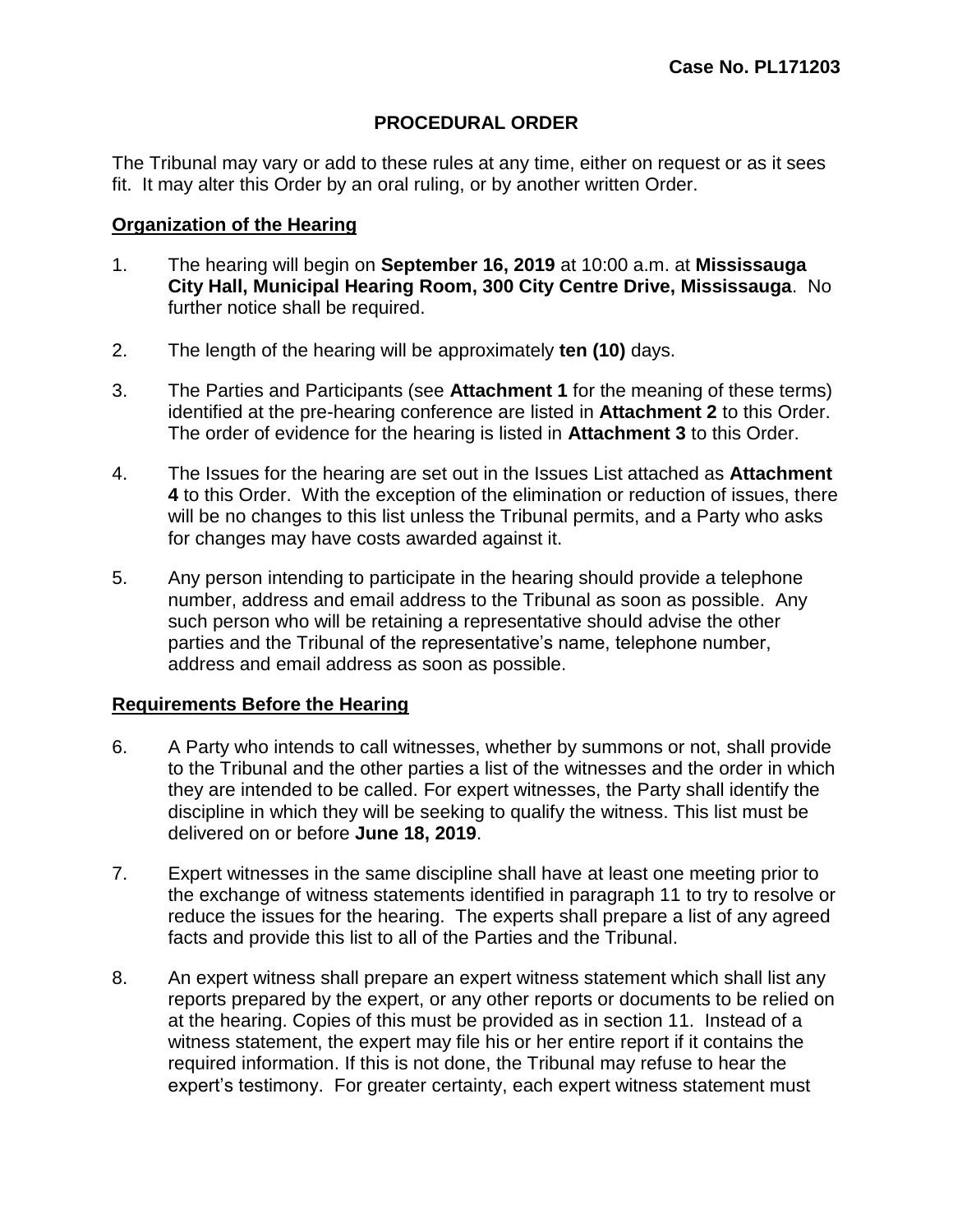comply with the minimum content requirements specified in Rule 7.04 of the Tribunal's *Rules of Practice and Procedure*.

- 9. A Participant shall provide to the Tribunal and the Parties a Participant statement on or before **August 2, 2019**. For greater certainty, Participant statements are to include the information identified in **Attachment 1** to this Order.
- 10. Witnesses who are under summons but not paid to produce a report do not have to file a witness statement; but the Party calling them must file an outline of the witness' anticipated evidence, as in section 11.
- 11. On or before **August 2, 2019,** the Parties shall provide copies of their witness and expert witness statements to the other Parties. The Parties shall also provide copies of their witness and expert witness statements to the Tribunal at the same time.
- 12. On or before **August 19, 2019**, the Parties may provide to all other Parties a reply to any written evidence. The Parties shall also provide copies of any reply witness statements to the Tribunal at the same time.
- 13. On or before **September 2, 2019**, the Parties shall provide copies of their visual evidence to all other parties. If a model will be used, all parties must have a reasonable opportunity to view it before the hearing.
- 14. The Parties shall cooperate in preparing a Joint Document Book for the hearing and will share the copying costs.
- 15. A person wishing to change written evidence, including witness statements, must make a written motion to the Tribunal (*see Rule 10 of the Tribunal's Rules, which requires that the moving Party provide copies of the motion to all other parties at least fifteen (15) days before the Tribunal hears the motion*).
- 16. A Party who provides a witness' written evidence to the other Parties must have the witness attend the hearing to give oral evidence, unless the Party notifies the other Parties and the Tribunal at least seven (7) days before the hearing that the written evidence is not part of their record.
- 17. Documents may be delivered by personal delivery, e-mail, facsimile, courier, registered or certified mail, or otherwise as the Tribunal may direct. For documents delivered by e-mail, a hard copy shall also be delivered in the event that the recipient Party requests a hard copy. Material delivered by mail shall be deemed to have been received five business days after the date of registration or certification.
- 18. No adjournments or delays will be granted before or during the hearing except for serious hardship or illness. The Tribunal's Rule 17 applies to such requests.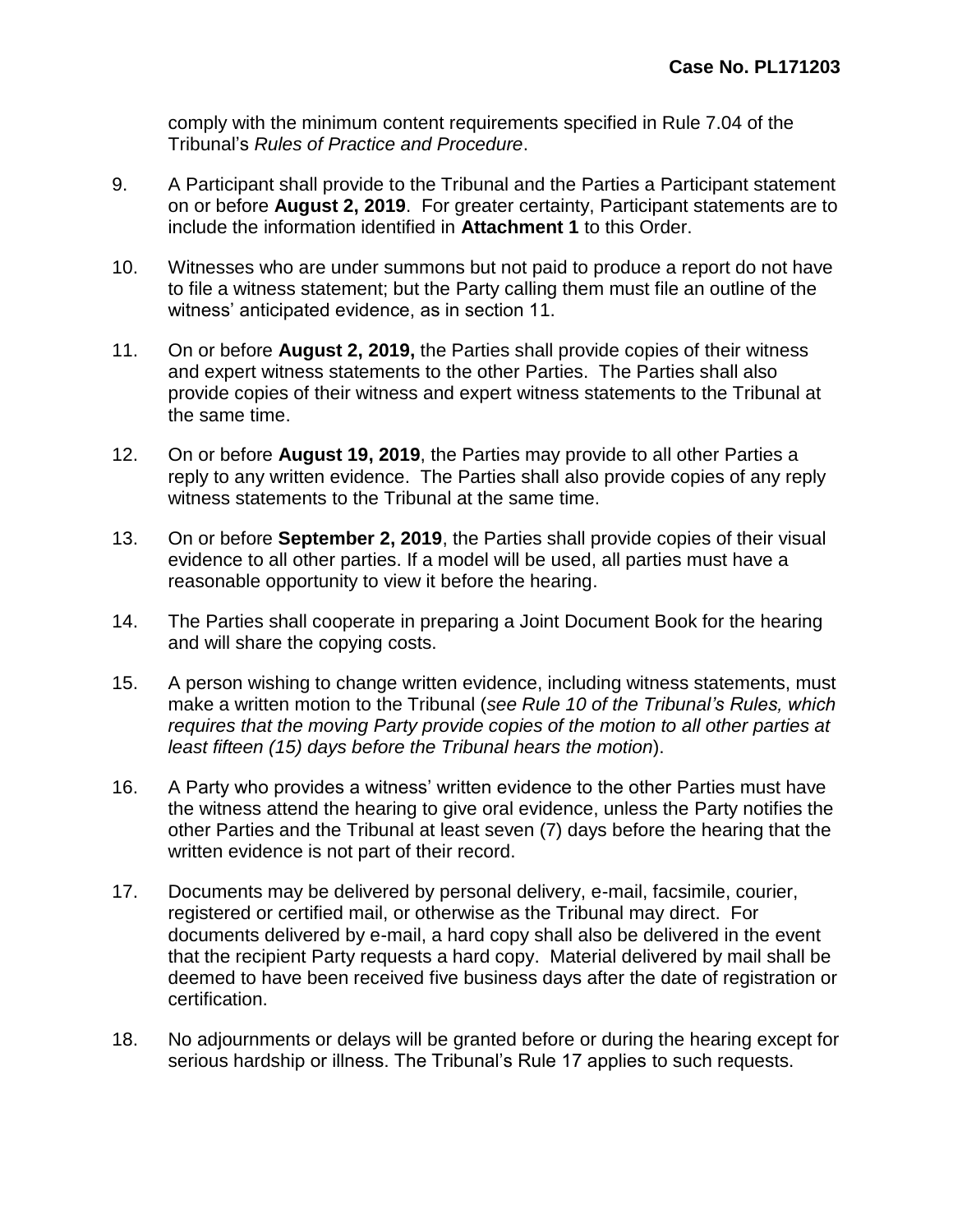**This Member is not seized.**

**So orders the Tribunal.**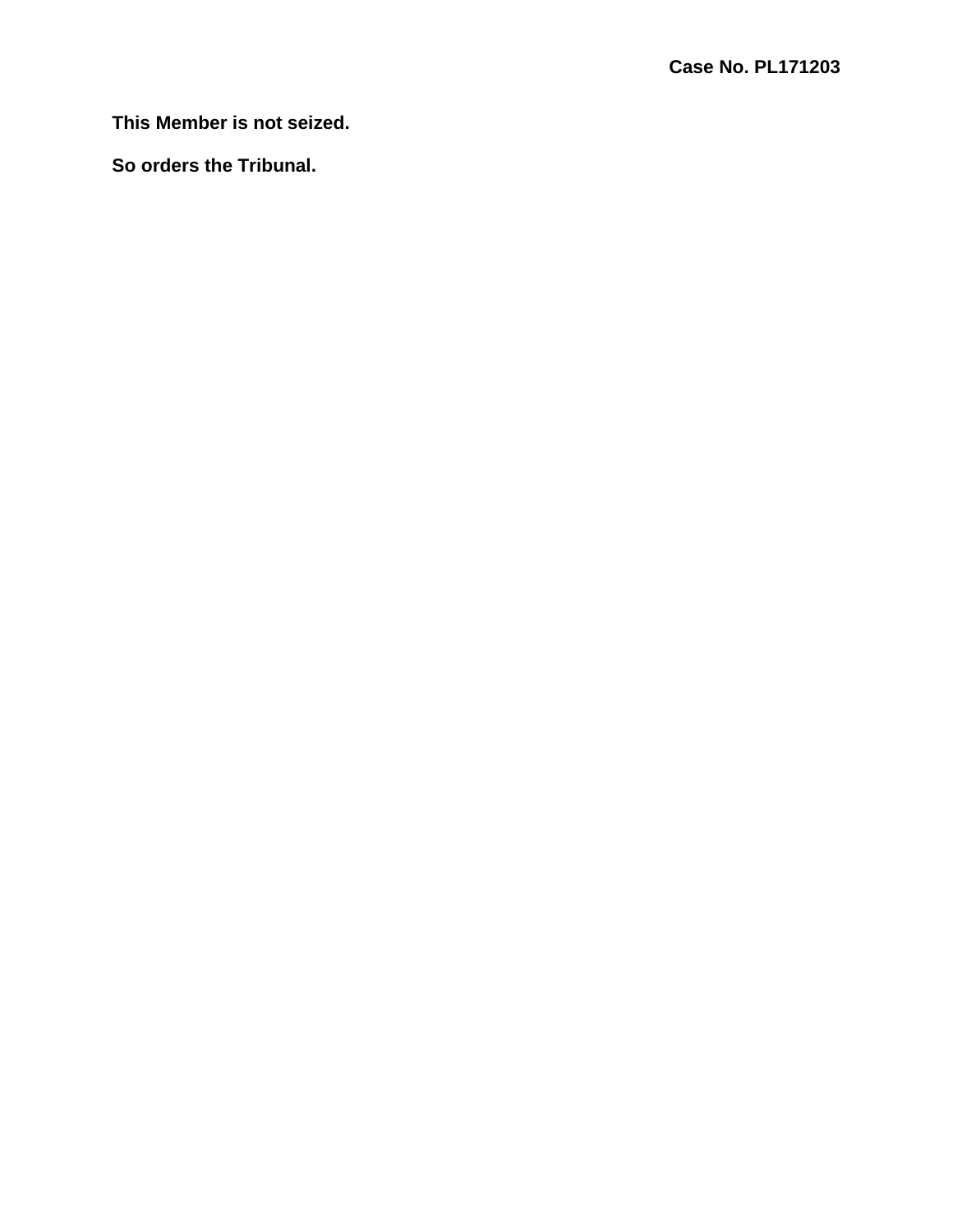#### *Purpose of the Procedural Order and Meaning of Terms*

*The Tribunal recommends that the parties meet to discuss this sample Order before the prehearing conference to try to identify the issues and the process that they want the Tribunal to order following the conference. The Tribunal will hear the parties' comments about the contents of the Order at the conference.*

*Prehearing conferences usually take place only where the hearing is expected to be long and complicated. If you are not represented by a lawyer, you should prepare by obtaining the Guide to the Local Planning Appeal Tribunal, and the Tribunal's Rules, from the Tribunal Information Office, 15th Floor, 655 Bay Street, Toronto, M5G 1E5, 416-327-6800, or from the Tribunal website at www.elto.gov.on.ca/tribunals/lpat.*

#### *Meaning of terms used in the Procedural Order:*

*Party is an individual or corporation permitted by the Tribunal to participate fully in the hearing by receiving copies of written evidence, presenting witnesses, cross-examining the witnesses of the other parties, and making submissions on all of the evidence. If an unincorporated group wishes to become a party, it must appoint one person to speak for it, and that person must accept the other responsibilities of a party as set out in the Order. Parties do not have to be represented by a lawyer, and may have an agent speak for them. The agent must have written authorisation from the party.*

*NOTE that a person who wishes to become a party before or at the hearing, and who did not request this at the prehearing conference, must ask the Tribunal to permit this.*

*Participant is an individual, group or corporation, whether represented by a lawyer or not, who may attend only part of the proceeding but who makes a statement to the Tribunal on all or some of the issues in the hearing. Such persons may also be identified at the start of the hearing. The Tribunal will set the time for hearing this statement. NOTE that such persons will likely not receive notice of a mediation or conference calls on procedural issues. They also cannot ask for costs, or review of a decision as parties can. If a participant does not attend the hearing and only files a written statement, the Tribunal will not give it the same attention or weight as submissions made orally. The reason is that parties cannot ask further questions of a person if they merely file material and do not attend.*

*Written and Visual Evidence: Written evidence includes all written material, reports, studies, documents, letters and witness statements which a party or participant intends to present as evidence at the hearing. These must have pages numbered consecutively throughout the entire document, even if there are tabs or dividers in the material. Visual evidence includes photographs, maps, videos, models, and overlays which a party or participant intends to present as evidence at the hearing.*

*Witness Statements: A witness statement is a short written outline of the person's*  background, experience and interest in the matter; a list of the issues which he or she will *discuss and the witness' opinions on those issues; and a list of reports that the witness will rely on at the hearing. An expert witness statement should include his or her (1) name and address, (2) qualifications, (3) a list of the issues he or she will address, (4) the witness'*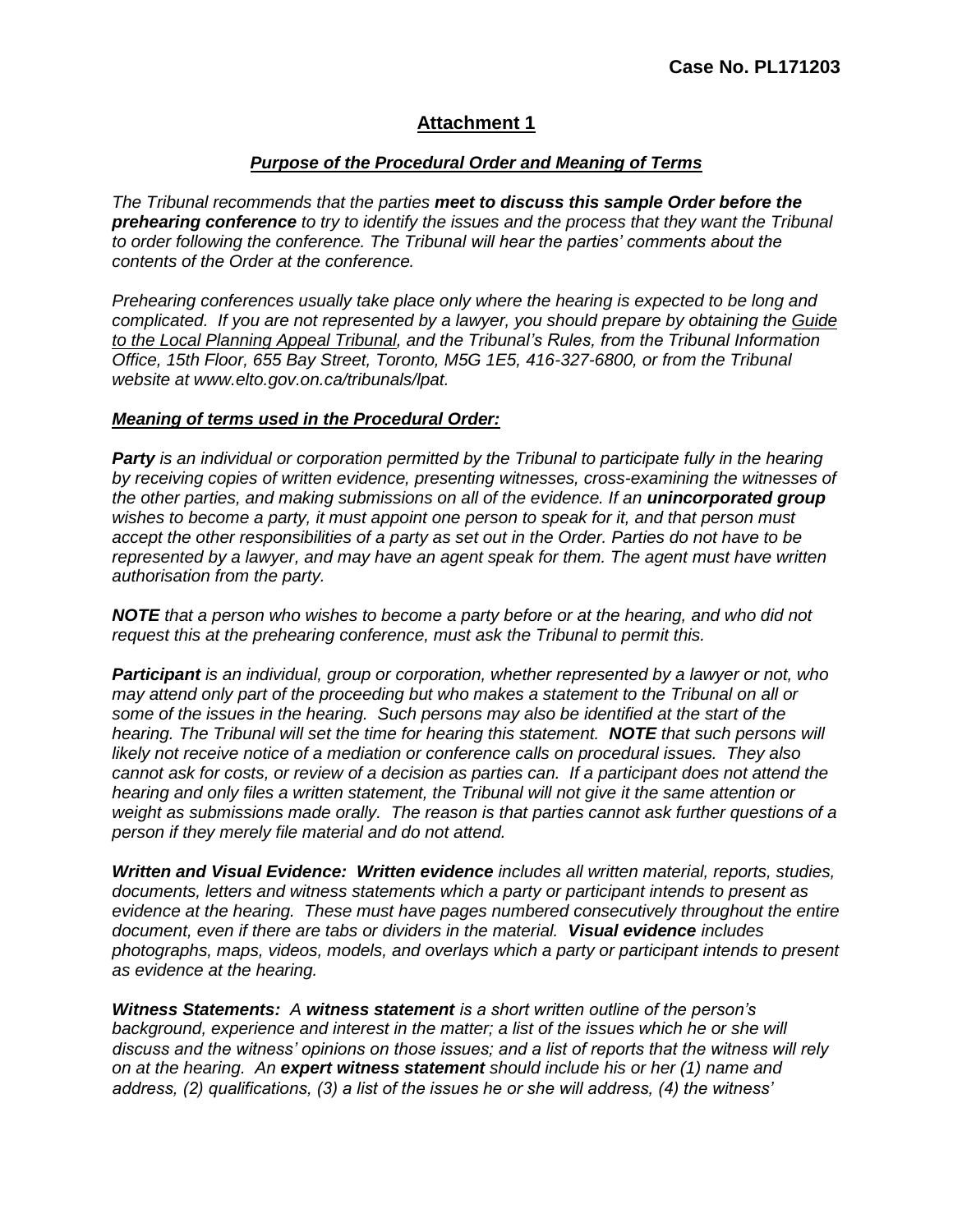*opinions on those issues and the complete reasons for the opinions and (5) a list of reports that the witness will rely on at the hearing. A participant statement is a short written outline of the person's or group's background, experience and interest in the matter; a list of the issues which the participant will address and a short outline of the evidence on those issues; and a list of reports, if any, which the participant will refer to at the hearing.*

#### *Additional Information*

*Summons: A party must ask a Tribunal Member or the senior staff of the Tribunal to issue a summons. This request must be made before the time that the list of witnesses is provided to the Tribunal and the parties. (See Rule 13 on the summons procedure.) If the Tribunal requests it, an affidavit must be provided indicating how the witness' evidence is relevant to the hearing. If the Tribunal is not satisfied from the affidavit, it will require that a motion be heard to decide whether the witness should be summoned.*

*The order of examination of witnesses: is usually direct examination, cross-examination and re-examination in the following way:*

*direct examination by the party presenting the witness;*

*direct examination by any party of similar interest, in the manner determined by the Tribunal; cross-examination by parties of opposite interest;* 

*re-examination by the party presenting the witness; or* 

*another order of examination mutually agreed among the parties or directed by the Tribunal.*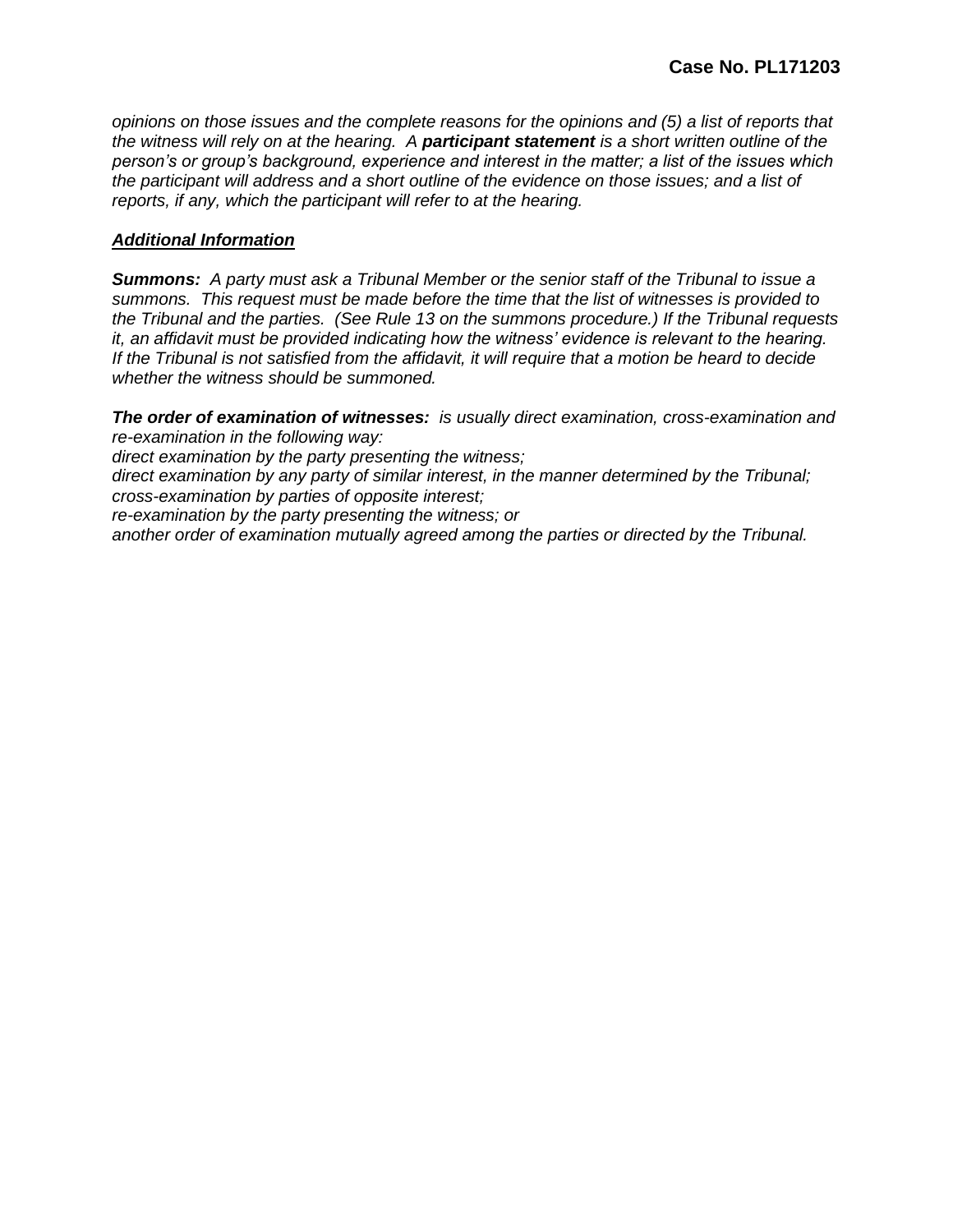## **LIST OF PARTIES/PARTICIPANTS**

## **PARTIES**

### 1. **Erindale Village Living Inc.**

Aaron Platt Davies Howe LLP 425 Adelaide Street West, 10<sup>th</sup> Floor Toronto, Ontario M5V 3C1

Email: *aaronp@davieshowe.com* Tel: 416-977-7088 Fax: 416-977-8931

## 2. **City of Mississauga**

Quinto Annibale and Mark Joblin Loopstra Nixon LLP 135 Queens Plate Drive, Suite 600 Toronto, Ontario M9W 6V7

Email: *qannibale@loonix.com / mjoblin@loonix.com* Tel: 416-746-4710 Fax: 416-746-8319

## 3. **Regional Municipality of Peel**

Rachel Godley Municipal Law Group 10 Peel Centre Drive, Suite A, 6<sup>th</sup> Floor Brampton, Ontario L6T 4B9

Email: *Rachel.godley@peelregion.ca* Tel: 905-791-7800 ext. 7189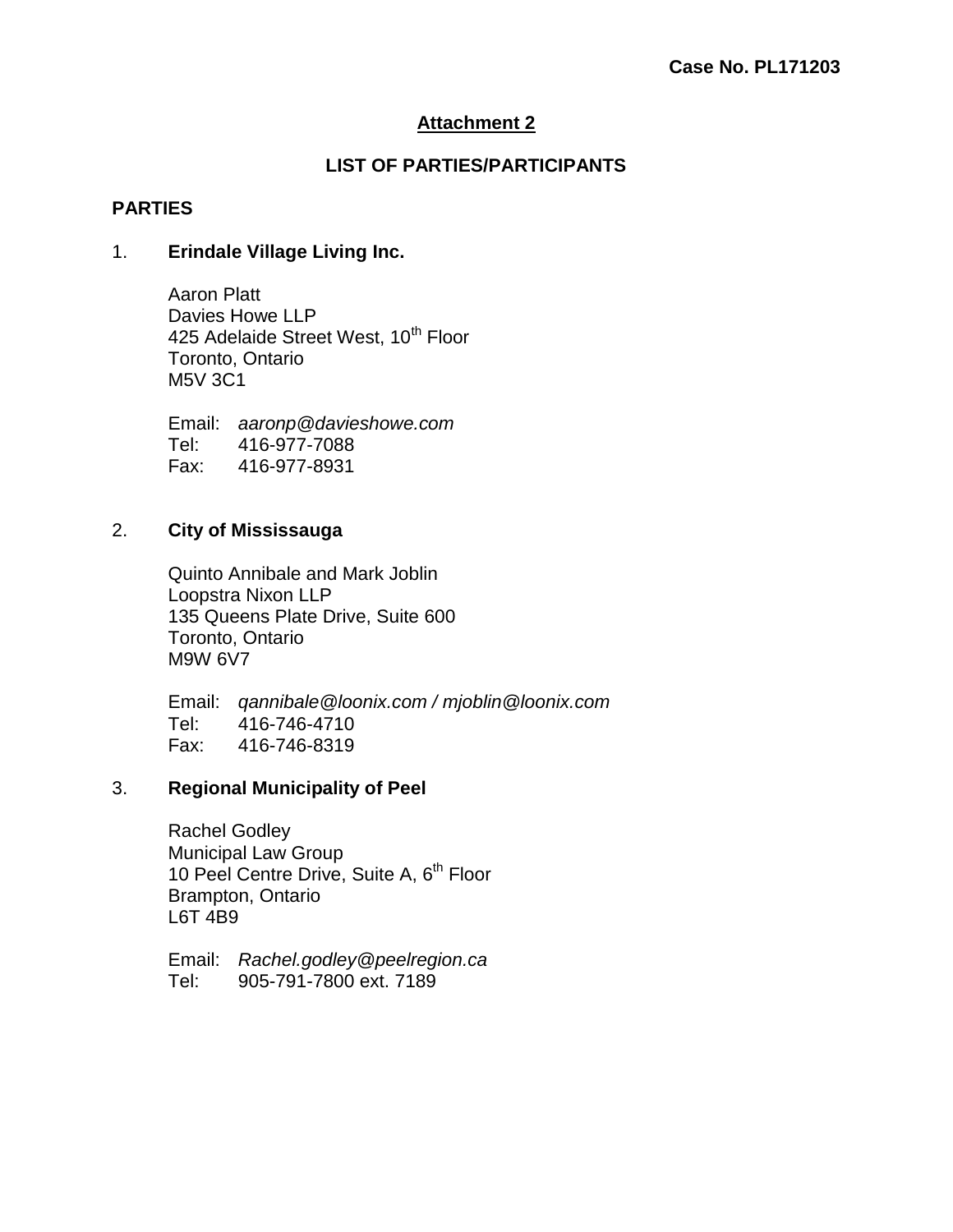# **Participant**

# 1. **Erindale Village Association**

Representative: David Lawton

*dlawt@ymail.com*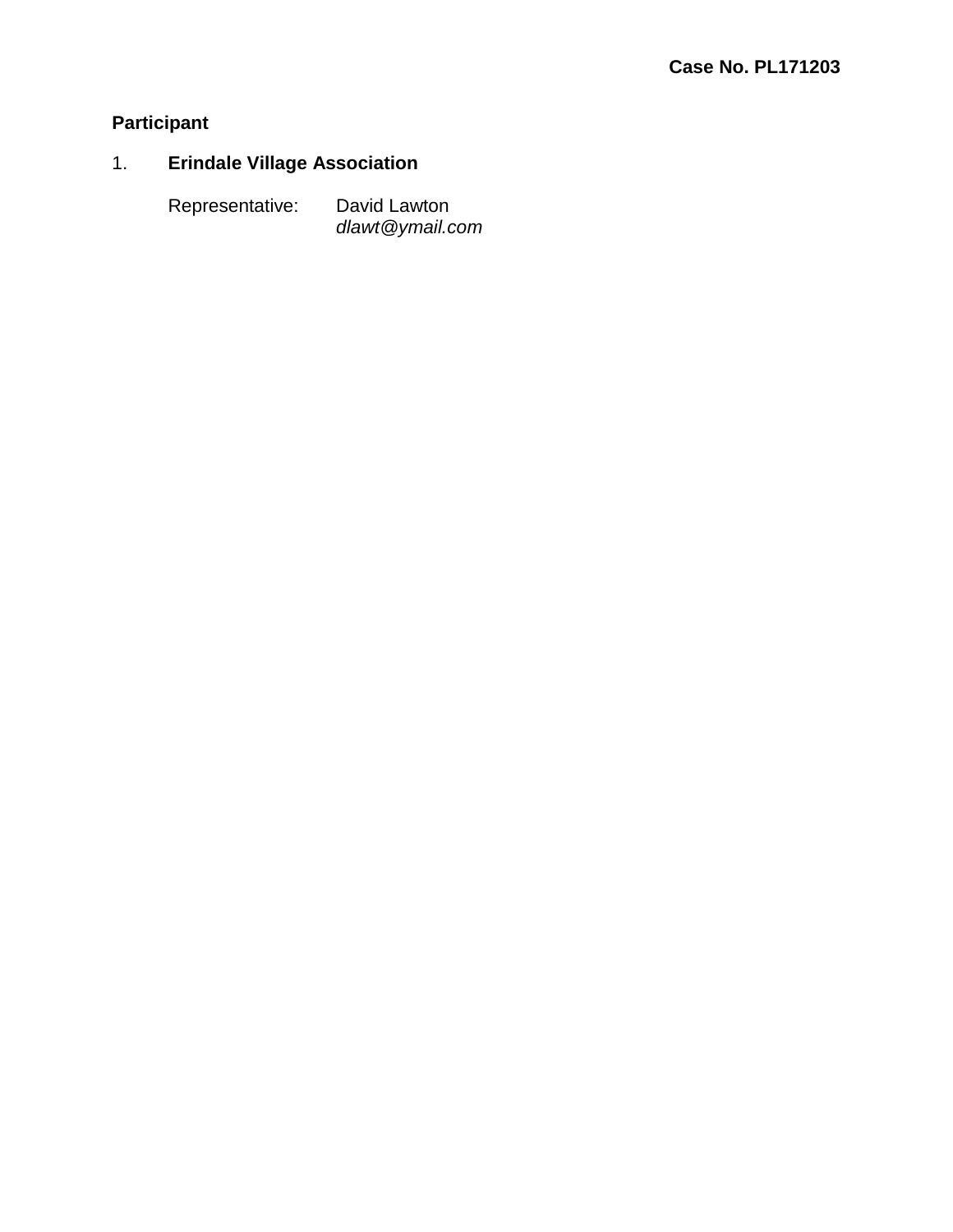## **ORDER OF EVIDENCE**

- 1. Erindale Village Living Inc.
- 2. Regional Municipality of Peel
- 3. City of Mississauga
- 4. Reply by Erindale Village Living Inc.

Note: *At the commencement of the Hearing, the Hearing Panel will determine the day and time for evidence of Participants.*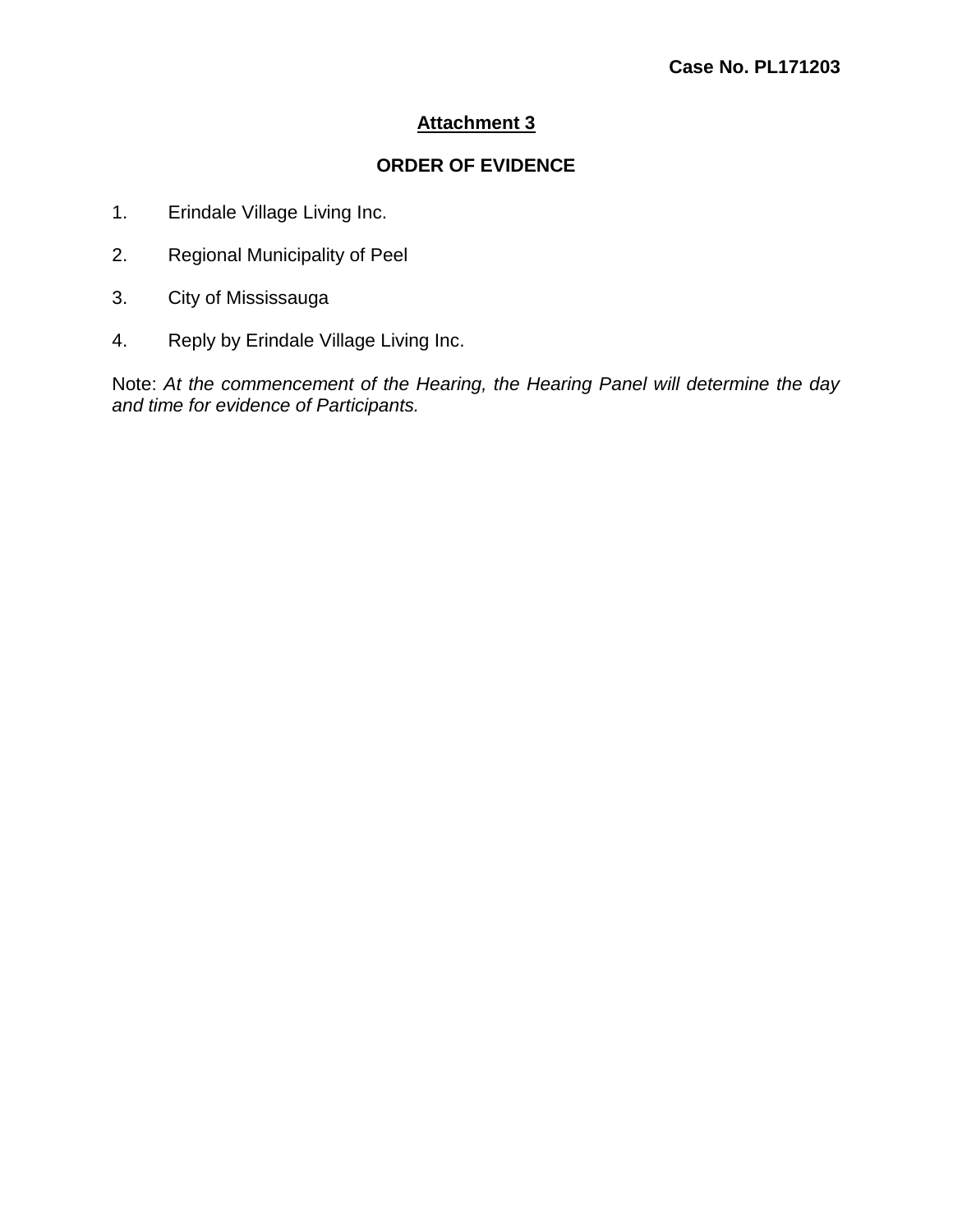## **ISSUES LIST**

*Note: The identification of an issue on this list does not mean that all parties agree that such an issue, or the manner in which it is expressed, is appropriate or relevant for the proper determination of the appeals. The extent of the appropriateness and/or relevance of the issue may be a matter of evidence and/or argument at the hearing. Any Party may call or not call evidence on any issue*.

- 1. Does the official plan amendment, zoning by-law amendment and proposed development have appropriate regard for matters of provincial interest contained at s. 2 of the *Planning Act*, including subsections 2 (h), 2(n), 2(p) and 2(r)?
- 2. Is the Tribunal required to have regard for the decision of Mississauga council in this matter? If so, would a decision to approve the official plan amendment, zoning by-law amendment and the proposed development have regard for Mississauga council's decision, that, amongst other matters:
	- (i) the proposal is not in keeping with the historic Erindale Village character;
	- (ii) the proposal represents overdevelopment of the site;
	- (iii) there will be unacceptable traffic conflicts and safety issues added to the area;
	- (iv) the proposal would set an inappropriate precedent for a mid-rise building overlooking the Credit River; and
	- (v) the Dundas Connects study does not propose a higher order transit stop in the village?
- 3. Are the official plan amendment, zoning by-law amendment and proposed development consistent with the Provincial Policy Statement, 2014? In particular, but not limited to the following policy sections:

Policy Sections 1.1.3.3, 1.1.3.4 and 1.1.3.5 - Settlement Areas; Policy Section 2.6 - Cultural heritage and Archaeology; and Policy Sections 4.7 - Implementation and Interpretation.

4. Are the official plan amendment, zoning by-law amendment and proposed development in conformity with the Growth Plan for the Greater Golden Horseshoe, 2017? In particular, but not limited to the following policy sections:

> Policy Section 1.2.1 - Guiding Principles; Policy Section 2.2.2 - Delineated Built-up Areas; and Policy Section 4.2.7 - Cultural Heritage Resources.

5. Is the official plan amendment required to conform with the City of Mississauga Official Plan? If so, does the proposed official plan amendment conform to the City of Mississauga Official Plan? If not, what is the standard to be met with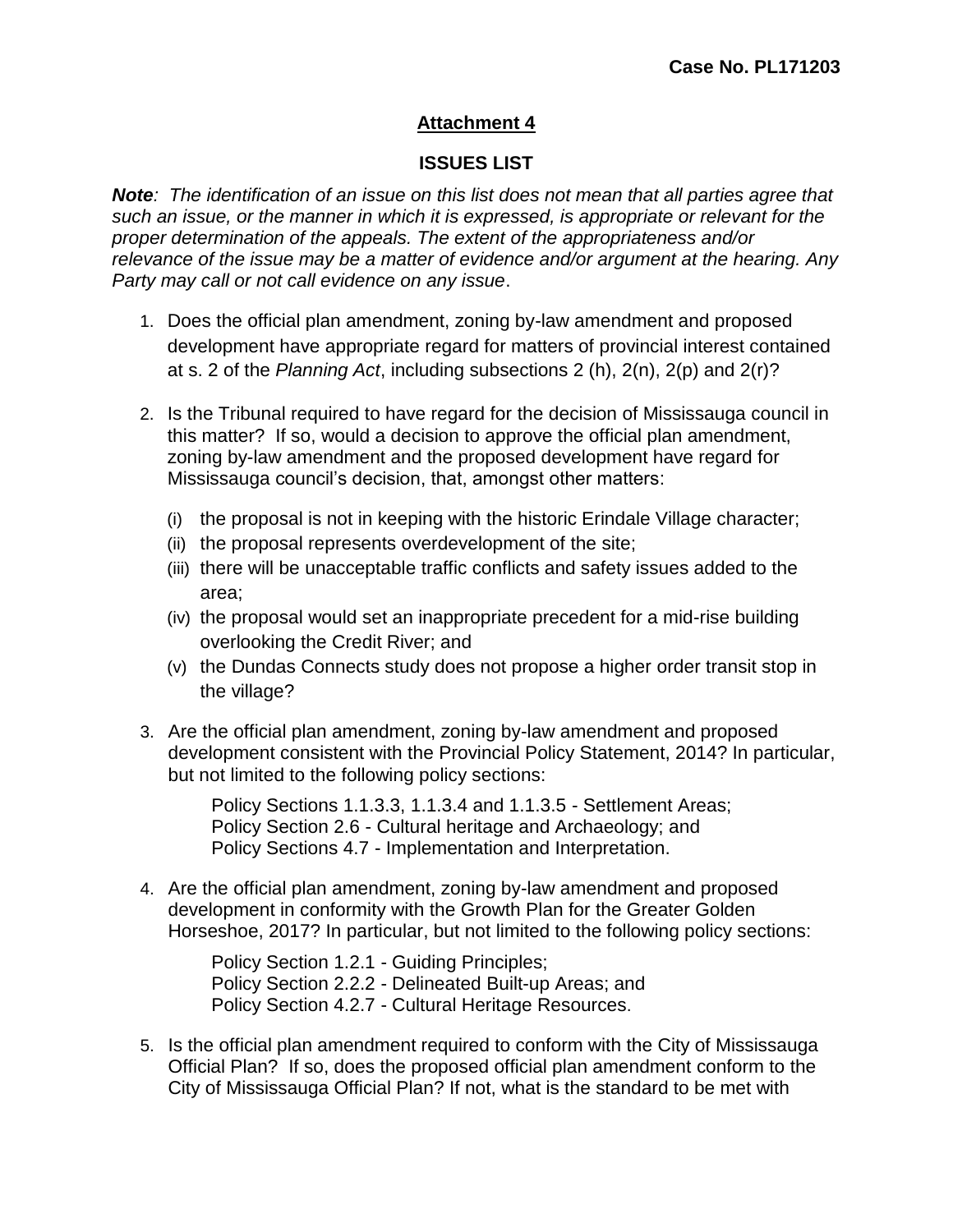respect to the Official Plan and does it meet that standard? Does the zoning bylaw amendment conform with the City of Mississauga Official Plan? In particular, but not limited to the following policy sections:

Section 4.4 - Guiding Principles, 4.5 – Achieving the Guiding Principles; Section 5.3 - City Structure, 5.4 – Corridors, 5.5 - Intensification Areas; Section 7.4.1 - Cultural Heritage Resources, 7.4.2 - Cultural heritage Properties; Section 9.2.1- Intensification Areas, 9.2.4 – Cultural Heritage Resources, 9.5 - Site Development and Buildings; Section 16.1.1 - Neighbourhood Character Area, Section 16.9.2.1 - Special Site Policies, Site 1 (Erindale Neighbourhood Character Area); and Section 19.5 - Criteria for Site Specific Official Plan Amendments.

- 6. Do the proposed official plan amendment and zoning by-law amendment authorize an appropriate level of intensification for the subject lands?
- 7. Do the proposed official plan amendment and zoning by-law amendment authorize an appropriate building height for the subject lands?
- 8. Does the proposed development provide for an appropriate streetscape?
- 9. Will the development permitted by the proposed official plan amendment and proposed zoning by-law amendment result in adverse privacy and overlook issues?
- 10. Does the proposed zoning by-law amendment sufficiently regulate matters of built form including height, density, massing, scale, setbacks, spacing and transition having regard for the site and the character of the surrounding lands?
- 11. Will the development permitted by the proposed zoning by-law amendment result in unacceptable traffic impacts? If so, what if any traffic and/or road improvements are required to mitigate these impacts?
- 12. Do the proposed official plan amendment and proposed zoning by-law amendment properly address the matter of the two cultural heritage landscapes identified by the City in its 2005 inventory, namely Erindale Village and the Credit River Valley and any potential adverse effects on the objective to conserve and protect such features?
- 13. Do the proposed official plan amendment and proposed zoning by-law amendment properly address the matter of the adjacent Part IV designated property and adverse effects on the cultural heritage resource?
- 14. Does the proposed development represent good land use planning and is it in the public interest?
- 15. In the event that the Tribunal allows the appeal in whole or in part, does the